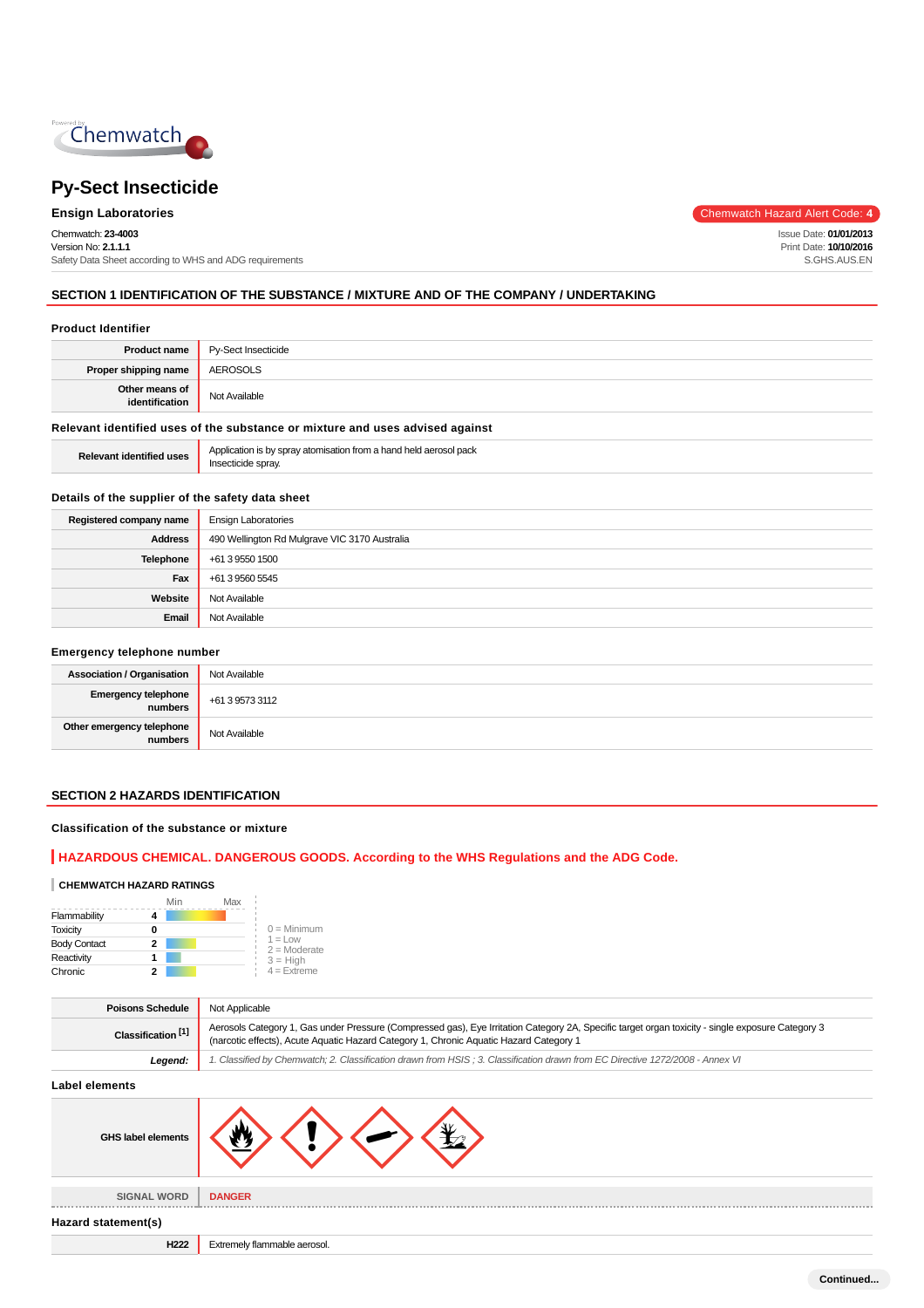| <b>H280</b>                                  | Contains gas under pressure; may explode if heated.                |  |
|----------------------------------------------|--------------------------------------------------------------------|--|
| H319                                         | Causes serious eye irritation.                                     |  |
| H336                                         | May cause drowsiness or dizziness.                                 |  |
| H410                                         | Very toxic to aquatic life with long lasting effects.              |  |
| AUH044                                       | Risk of explosion if heated under confinement                      |  |
| <b>Precautionary statement(s) Prevention</b> |                                                                    |  |
| P210                                         | Keep away from heat/sparks/open flames/hot surfaces. - No smoking. |  |
| P211                                         | Do not spray on an open flame or other ignition source.            |  |
| P <sub>251</sub>                             | Pressurized container: Do not pierce or burn, even after use.      |  |
| P271                                         | Use in a well-ventilated area.                                     |  |
| P <sub>261</sub>                             | Avoid breathing mist/vapours/spray.                                |  |

#### **Precautionary statement(s) Response**

| P305+P351+P338 | IF IN EYES: Rinse cautiously with water for several minutes. Remove contact lenses, if present and easy to do. Continue rinsing. |
|----------------|----------------------------------------------------------------------------------------------------------------------------------|
| P312           | Call a POISON CENTER or doctor/physician if you feel unwell.                                                                     |
| P337+P313      | If eye irritation persists: Get medical advice/attention.                                                                        |
| P391           | Collect spillage.                                                                                                                |
| P304+P340      | IF INHALED: Remove victim to fresh air and keep at rest in a position comfortable for breathing.                                 |

#### **Precautionary statement(s) Storage**

| P405      | Store locked up.                                                             |
|-----------|------------------------------------------------------------------------------|
| P410+P403 | Protect from sunlight. Store in a well-ventilated place.                     |
| P410+P412 | Protect from sunlight. Do not expose to temperatures exceeding 50 °C/122 °F. |
| P403+P233 | Store in a well-ventilated place. Keep container tightly closed.             |

# **Precautionary statement(s) Disposal**

| P501<br>requiations.<br>Disr<br>າ accordance with<br>∵ <u>contents/contairie</u> … |
|------------------------------------------------------------------------------------|
|------------------------------------------------------------------------------------|

## **SECTION 3 COMPOSITION / INFORMATION ON INGREDIENTS**

**P273** Avoid release to the environment.

**P280** Wear protective gloves/protective clothing/eye protection/face protection.

#### **Substances**

See section below for composition of Mixtures

#### **Mixtures**

| <b>CAS No</b> | %[weight] | Name                                            |
|---------------|-----------|-------------------------------------------------|
| 64-17-5       | 30-60     | ethanol                                         |
| 51-03-6       | $1 - 10$  | piperonyl butoxide                              |
| 8003-34-7     | $1 - 10$  | pyrethrum                                       |
| 68476-85-7.   | 30-60     | hydrocarbon propellant                          |
|               |           | NOTE: Manufacturer has supplied full ingredient |
|               |           | information to allow CHEMWATCH assessment.      |

## **SECTION 4 FIRST AID MEASURES**

#### **Description of first aid measures**

| <b>Eye Contact</b>  | If aerosols come in contact with the eyes:<br>Immediately hold the eyelids apart and flush the eye continuously for at least 15 minutes with fresh running water.<br>Ensure complete irrigation of the eye by keeping eyelids apart and away from eye and moving the eyelids by occasionally lifting the upper and lower lids.<br>Transport to hospital or doctor without delay.                                                                                                                                                              |
|---------------------|-----------------------------------------------------------------------------------------------------------------------------------------------------------------------------------------------------------------------------------------------------------------------------------------------------------------------------------------------------------------------------------------------------------------------------------------------------------------------------------------------------------------------------------------------|
|                     | ► Removal of contact lenses after an eye injury should only be undertaken by skilled personnel.                                                                                                                                                                                                                                                                                                                                                                                                                                               |
| <b>Skin Contact</b> | If solids or aerosol mists are deposited upon the skin:<br>Flush skin and hair with running water (and soap if available).<br>Remove any adhering solids with industrial skin cleansing cream.<br>DO NOT use solvents.<br>$\blacktriangleright$ Seek medical attention in the event of irritation.                                                                                                                                                                                                                                            |
| <b>Inhalation</b>   | If aerosols, fumes or combustion products are inhaled:<br>$\triangleright$ Remove to fresh air.<br>Lay patient down. Keep warm and rested.<br>► Prostheses such as false teeth, which may block airway, should be removed, where possible, prior to initiating first aid procedures.<br>If breathing is shallow or has stopped, ensure clear airway and apply resuscitation, preferably with a demand valve resuscitator, bag-valve mask device, or<br>pocket mask as trained. Perform CPR if necessary.<br>Transport to hospital, or doctor. |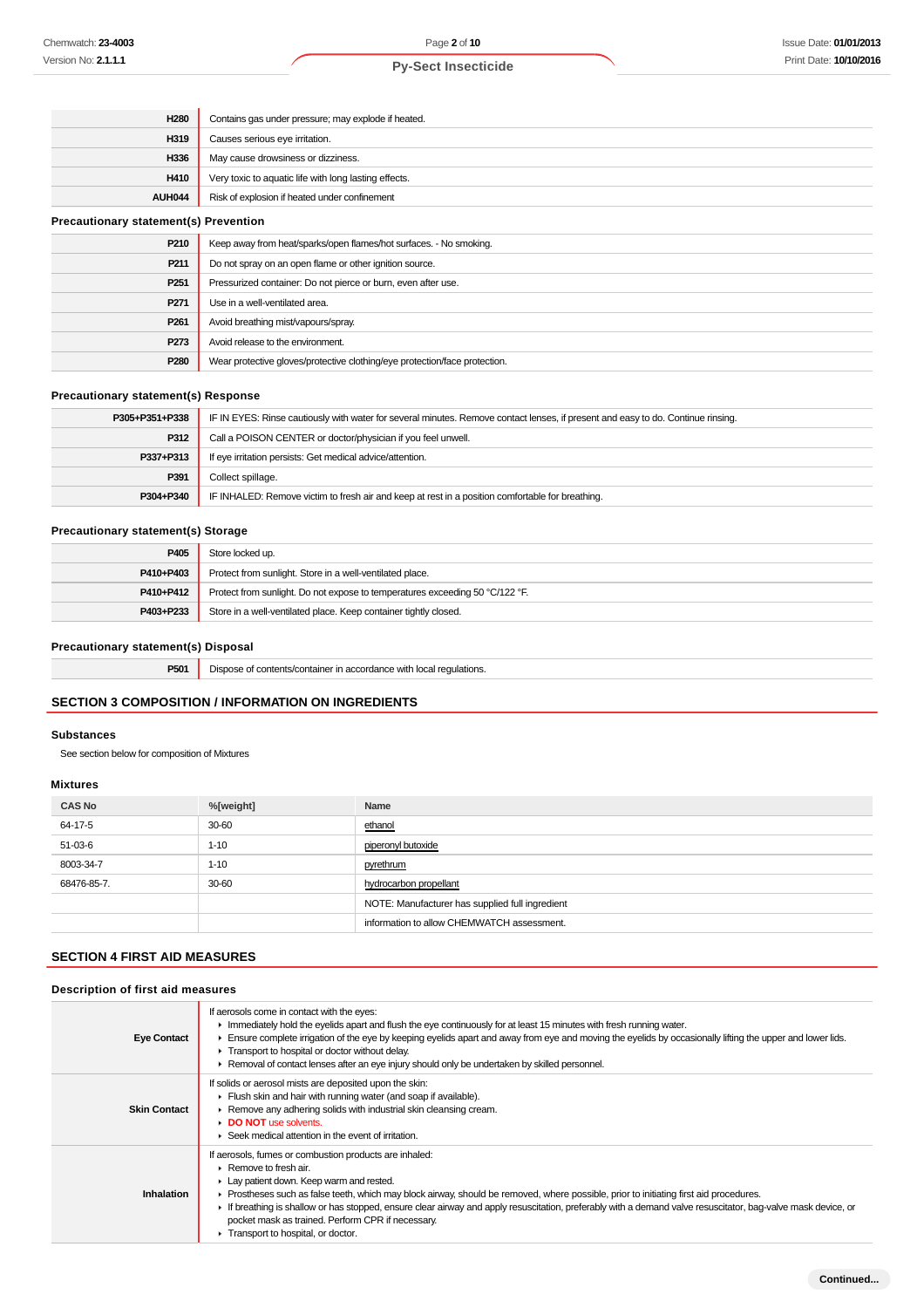| Ingestion | Not considered a normal route of entry.<br>If swallowed do <b>NOT</b> induce vomiting.<br>If vomiting occurs, lean patient forward or place on left side (head-down position, if possible) to maintain open airway and prevent aspiration.<br>Observe the patient carefully.<br>Never give liquid to a person showing signs of being sleepy or with reduced awareness; i.e. becoming unconscious.<br>Give water to rinse out mouth, then provide liquid slowly and as much as casualty can comfortably drink.<br>Seek medical advice. |
|-----------|---------------------------------------------------------------------------------------------------------------------------------------------------------------------------------------------------------------------------------------------------------------------------------------------------------------------------------------------------------------------------------------------------------------------------------------------------------------------------------------------------------------------------------------|

#### **Indication of any immediate medical attention and special treatment needed**

Treat symptomatically.

- For chronic or short term repeated exposures to pyrethrum and synthetic pyrethroids:
- Mammalian toxicity of pyrethrum and synthetic pyrethroids is low, in part because of poor bioavailability and a large first pass extraction by the liver.
- The most common adverse reaction results from the potent sensitising effects of pyrethrins.
- ▶ Clinical manifestations of exposure include contact dermatitis (erythema, vesiculation, bullae); anaphylactoid reactions (pallor, tachycardia, diaphoresis) and asthma. [Ellenhorn Barceloux] In cases of skin contact, it has been reported that topical application of Vitamin E Acetate (alpha-tocopherol acetate) has been found to have high therapeutic value, eliminating almost all skin
- pain associated with exposure to synthetic pyrethroids. [Incitec]

## **SECTION 5 FIREFIGHTING MEASURES**

#### **Extinguishing media**

**SMALL FIRE:**

- Water spray, dry chemical or CO2 **LARGE FIRE:**
- Water spray or fog.

## **Special hazards arising from the substrate or mixture**

| Special nazarus arising from the substrate or mixture |                                                                                                                                                                                                                                                                                                                                                                                                                                                                                                                                                                                                                                                                                     |  |  |  |  |  |
|-------------------------------------------------------|-------------------------------------------------------------------------------------------------------------------------------------------------------------------------------------------------------------------------------------------------------------------------------------------------------------------------------------------------------------------------------------------------------------------------------------------------------------------------------------------------------------------------------------------------------------------------------------------------------------------------------------------------------------------------------------|--|--|--|--|--|
| <b>Fire Incompatibility</b>                           | Avoid contamination with oxidising agents i.e. nitrates, oxidising acids, chlorine bleaches, pool chlorine etc. as ignition may result                                                                                                                                                                                                                                                                                                                                                                                                                                                                                                                                              |  |  |  |  |  |
| Advice for firefighters                               |                                                                                                                                                                                                                                                                                                                                                                                                                                                                                                                                                                                                                                                                                     |  |  |  |  |  |
| <b>Fire Fighting</b>                                  | Alert Fire Brigade and tell them location and nature of hazard.<br>• May be violently or explosively reactive.<br>• Wear breathing apparatus plus protective gloves.<br>▶ Prevent, by any means available, spillage from entering drains or water course.<br>If safe, switch off electrical equipment until vapour fire hazard removed.<br>• Use water delivered as a fine spray to control fire and cool adjacent area.<br>DO NOT approach containers suspected to be hot.                                                                                                                                                                                                         |  |  |  |  |  |
| <b>Fire/Explosion Hazard</b>                          | Liquid and vapour are highly flammable.<br>Severe fire hazard when exposed to heat or flame.<br>• Vapour forms an explosive mixture with air.<br>Severe explosion hazard, in the form of vapour, when exposed to flame or spark.<br>▶ Vapour may travel a considerable distance to source of ignition.<br>► Heating may cause expansion or decomposition with violent container rupture.<br>Aerosol cans may explode on exposure to naked flames.<br>Combustion products include; carbon dioxide (CO2) other pyrolysis products typical of burning organic material Contains low boiling substance: Closed<br>containers may rupture due to pressure buildup under fire conditions. |  |  |  |  |  |
| <b>HAZCHEM</b>                                        | Not Applicable                                                                                                                                                                                                                                                                                                                                                                                                                                                                                                                                                                                                                                                                      |  |  |  |  |  |

#### **SECTION 6 ACCIDENTAL RELEASE MEASURES**

#### **Personal precautions, protective equipment and emergency procedures**

See section 8

#### **Environmental precautions**

See section 12

#### **Methods and material for containment and cleaning up**

| <b>Minor Spills</b> | Environmental hazard - contain spillage.<br>$\triangleright$ Clean up all spills immediately.<br>Avoid breathing vapours and contact with skin and eyes.<br>▶ Wear protective clothing, impervious gloves and safety glasses.<br>Shut off all possible sources of ignition and increase ventilation.<br>$\triangleright$ Wipe up.<br>If safe, damaged cans should be placed in a container outdoors, away from all ignition sources, until pressure has dissipated.<br>• Undamaged cans should be gathered and stowed safely. |
|---------------------|-------------------------------------------------------------------------------------------------------------------------------------------------------------------------------------------------------------------------------------------------------------------------------------------------------------------------------------------------------------------------------------------------------------------------------------------------------------------------------------------------------------------------------|
| <b>Major Spills</b> | Environmental hazard - contain spillage.<br>• Clear area of personnel and move upwind.<br>Alert Fire Brigade and tell them location and nature of hazard.<br>• May be violently or explosively reactive.<br>• Wear breathing apparatus plus protective gloves.<br>• Prevent, by any means available, spillage from entering drains or water courses<br>▶ No smoking, naked lights or ignition sources.<br>$\blacktriangleright$ Increase ventilation.<br>Stop leak if safe to do so.                                          |

Personal Protective Equipment advice is contained in Section 8 of the SDS.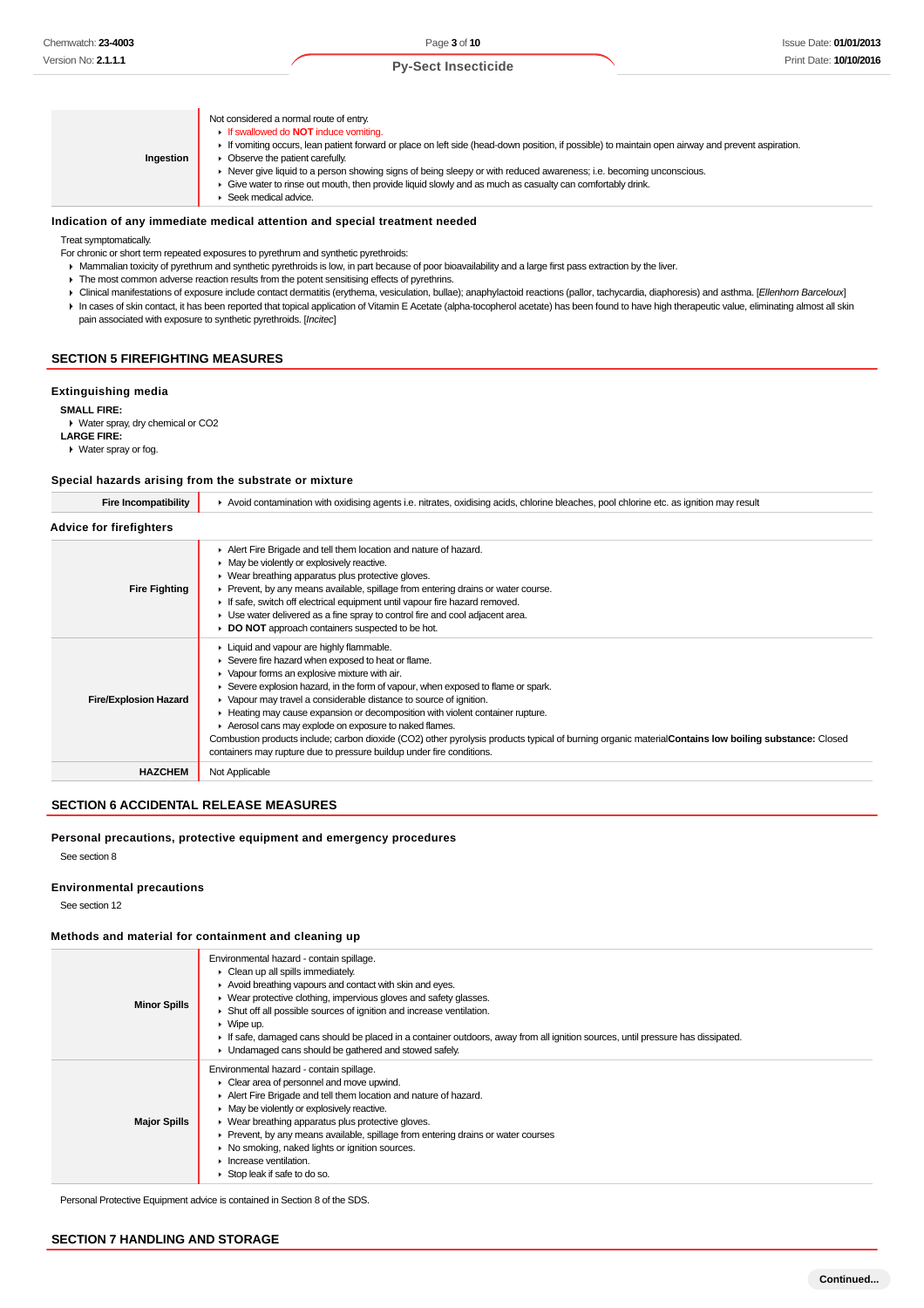## **Precautions for safe handling**

| Safe handling     | Avoid all personal contact, including inhalation.<br>• Wear protective clothing when risk of exposure occurs.<br>$\blacktriangleright$ Use in a well-ventilated area.<br>▶ Prevent concentration in hollows and sumps.<br>DO NOT enter confined spaces until atmosphere has been checked.<br>Avoid smoking, naked lights or ignition sources.<br>Avoid contact with incompatible materials.                                                                                                                                |
|-------------------|----------------------------------------------------------------------------------------------------------------------------------------------------------------------------------------------------------------------------------------------------------------------------------------------------------------------------------------------------------------------------------------------------------------------------------------------------------------------------------------------------------------------------|
| Other information | ► Keep dry to avoid corrosion of cans. Corrosion may result in container perforation and internal pressure may eject contents of can<br>Store in original containers in approved flammable liquid storage area.<br>• DO NOT store in pits, depressions, basements or areas where vapours may be trapped.<br>▶ No smoking, naked lights, heat or ignition sources.<br>▶ Keep containers securely sealed. Contents under pressure.<br>Store away from incompatible materials.<br>Store in a cool, dry, well ventilated area. |

## **Conditions for safe storage, including any incompatibilities**

| Suitable container      | Aerosol dispenser.<br>• Check that containers are clearly labelled.                                                                                                                                                                                                 |
|-------------------------|---------------------------------------------------------------------------------------------------------------------------------------------------------------------------------------------------------------------------------------------------------------------|
| Storage incompatibility | Pyrethrins and permethrins:<br>are unstable in the presence of light, heat, moisture and air<br>are hydrolysed by oxygen and/ or sunlight<br>may react with strong oxidisers to produce fire and explosions<br>are incompatible with alkalis<br>Avoid strong bases. |

## **SECTION 8 EXPOSURE CONTROLS / PERSONAL PROTECTION**

## **Control parameters**

## **OCCUPATIONAL EXPOSURE LIMITS (OEL)**

## **INGREDIENT DATA**

| Source                       | Ingredient             | <b>Material name</b>          | <b>TWA</b>            | <b>STEL</b>   | Peak          | <b>Notes</b>  |
|------------------------------|------------------------|-------------------------------|-----------------------|---------------|---------------|---------------|
| Australia Exposure Standards | ethanol                | Ethyl alcohol                 | 1880 mg/m3 / 1000 ppm | Not Available | Not Available | Not Available |
| Australia Exposure Standards | pyrethrum              | Pyrethrum                     | $5 \,\mathrm{mg/m}$   | Not Available | Not Available | Sen           |
| Australia Exposure Standards | hydrocarbon propellant | LPG (liquified petroleum gas) | 1800 mg/m3 / 1000 ppm | Not Available | Not Available | Not Available |

## **EMERGENCY LIMITS**

| Ingredient             | <b>Material name</b>              | TEEL-1             |                     | TEEL-2               | TEEL-3        |
|------------------------|-----------------------------------|--------------------|---------------------|----------------------|---------------|
| ethanol                | Ethyl alcohol; (Ethanol)          | Not Available      |                     | Not Available        | Not Available |
| piperonyl butoxide     | Piperonyl butoxide                | $1.2 \text{ mg/m}$ |                     | $13 \,\mathrm{mq/m}$ | 1200 mg/m3    |
| hydrocarbon propellant | Liquified petroleum gas; (L.P.G.) | 3,000 ppm          |                     | 3200 ppm             | 19000 ppm     |
|                        |                                   |                    |                     |                      |               |
| Ingredient             | <b>Original IDLH</b>              |                    | <b>Revised IDLH</b> |                      |               |
| ethanol                | 15,000 ppm                        |                    | 3,300 [LEL] ppm     |                      |               |
| piperonyl butoxide     | Not Available                     |                    | Not Available       |                      |               |
| pyrethrum              | 5,000 mg/m3                       |                    | 5,000 [Unch] mg/m3  |                      |               |
| hydrocarbon propellant | 19,000 [LEL] ppm                  |                    | 2,000 [LEL] ppm     |                      |               |

#### **Exposure controls**

| Appropriate engineering<br>controls | Engineering controls are used to remove a hazard or place a barrier between the worker and the hazard. Well-designed engineering controls can be highly<br>effective in protecting workers and will typically be independent of worker interactions to provide this high level of protection.<br>The basic types of engineering controls are:<br>Process controls which involve changing the way a job activity or process is done to reduce the risk.<br>Enclosure and/or isolation of emission source which keeps a selected hazard "physically" away from the worker and ventilation that strategically "adds" and<br>"removes" air in the work environment. Ventilation can remove or dilute an air contaminant if designed properly. The design of a ventilation system must match<br>the particular process and chemical or contaminant in use.<br>Employers may need to use multiple types of controls to prevent employee overexposure. |
|-------------------------------------|-------------------------------------------------------------------------------------------------------------------------------------------------------------------------------------------------------------------------------------------------------------------------------------------------------------------------------------------------------------------------------------------------------------------------------------------------------------------------------------------------------------------------------------------------------------------------------------------------------------------------------------------------------------------------------------------------------------------------------------------------------------------------------------------------------------------------------------------------------------------------------------------------------------------------------------------------|
| <b>Personal protection</b>          | T                                                                                                                                                                                                                                                                                                                                                                                                                                                                                                                                                                                                                                                                                                                                                                                                                                                                                                                                               |
| Eye and face protection             | Safety glasses with side shields.<br>Chemical goggles.<br>► Contact lenses may pose a special hazard; soft contact lenses may absorb and concentrate irritants. A written policy document, describing the wearing of<br>lenses or restrictions on use, should be created for each workplace or task. This should include a review of lens absorption and adsorption for the class of<br>chemicals in use and an account of injury experience. Medical and first-aid personnel should be trained in their removal and suitable equipment should be<br>readily available. In the event of chemical exposure, begin eye irrigation immediately and remove contact lens as soon as practicable.                                                                                                                                                                                                                                                     |
| <b>Skin protection</b>              | See Hand protection below                                                                                                                                                                                                                                                                                                                                                                                                                                                                                                                                                                                                                                                                                                                                                                                                                                                                                                                       |
| <b>Hands/feet protection</b>        | • No special equipment needed when handling small quantities.<br><b>DIHERWISE:</b><br>For potentially moderate exposures:                                                                                                                                                                                                                                                                                                                                                                                                                                                                                                                                                                                                                                                                                                                                                                                                                       |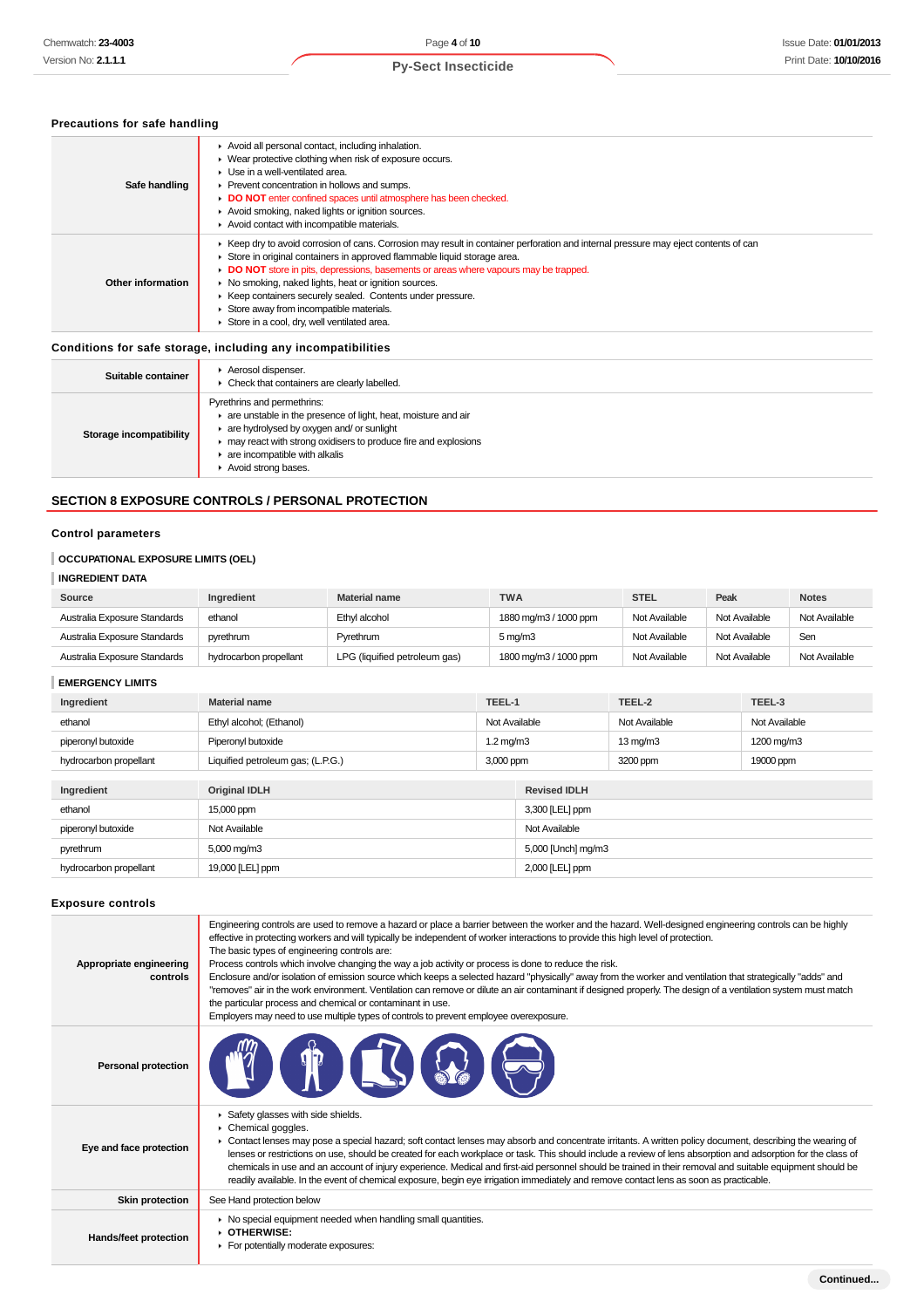|                        | ▶ Wear general protective gloves, eg. light weight rubber gloves.<br>For potentially heavy exposures:<br>▶ Wear chemical protective gloves, eg. PVC. and safety footwear.              |
|------------------------|----------------------------------------------------------------------------------------------------------------------------------------------------------------------------------------|
| <b>Body protection</b> | See Other protection below                                                                                                                                                             |
| Other protection       | No special equipment needed when handling small quantities.<br>OTHERWISE:<br>• Overalls.<br>▶ Skin cleansing cream.<br>Eyewash unit.<br>$\triangleright$ Do not spray on hot surfaces. |
| <b>Thermal hazards</b> | Not Available                                                                                                                                                                          |

#### **Recommended material(s)**

**GLOVE SELECTION INDEX**

Glove selection is based on a modified presentation of the:

 **"Forsberg Clothing Performance Index".**

 The effect(s) of the following substance(s) are taken into account in the **computergenerated** selection:

Py-Sect Insecticide

| <b>Material</b>       | CPI |
|-----------------------|-----|
| <b>BUTYL</b>          | A   |
| <b>NEOPRENE</b>       | A   |
| <b>NITRILE</b>        | A   |
| NITRILE+PVC           | A   |
| PE/EVAL/PE            | A   |
| <b>PVC</b>            | B   |
| <b>NATURAL RUBBER</b> | C   |
| NATURAL+NEOPRENE      | С   |

\* CPI - Chemwatch Performance Index

A: Best Selection

B: Satisfactory; may degrade after 4 hours continuous immersion

C: Poor to Dangerous Choice for other than short term immersion

**NOTE**: As a series of factors will influence the actual performance of the glove, a final selection must be based on detailed observation -

\* Where the glove is to be used on a short term, casual or infrequent basis, factors such as "feel" or convenience (e.g. disposability), may dictate a choice of gloves which might otherwise be unsuitable following long-term or frequent use. A qualified practitioner should be consulted.

## **SECTION 9 PHYSICAL AND CHEMICAL PROPERTIES**

#### **Information on basic physical and chemical properties**

| Supplied as an aerosol pack. Contents under PRESSURE. Contains highly flammable hydrocarbon propellant. |                                                   |                |  |  |
|---------------------------------------------------------------------------------------------------------|---------------------------------------------------|----------------|--|--|
|                                                                                                         |                                                   |                |  |  |
| Liquid                                                                                                  | Relative density (Water = 1)                      | Not Available  |  |  |
| Not Available                                                                                           | <b>Partition coefficient</b><br>n-octanol / water | Not Available  |  |  |
| Not Available                                                                                           | Auto-ignition temperature<br>$(^{\circ}C)$        | Not Available  |  |  |
| Not Available                                                                                           | Decomposition<br>temperature                      | Not Available  |  |  |
| Not Available                                                                                           | Viscosity (cSt)                                   | Not Available  |  |  |
| Not Available                                                                                           | Molecular weight (g/mol)                          | Not Applicable |  |  |
| Not Available                                                                                           | <b>Taste</b>                                      | Not Available  |  |  |
| Not Available                                                                                           | <b>Explosive properties</b>                       | Not Available  |  |  |
| Not Available                                                                                           | <b>Oxidising properties</b>                       | Not Available  |  |  |
| Not Available                                                                                           | Surface Tension (dyn/cm or<br>$mN/m$ )            | Not Available  |  |  |
| Not Available                                                                                           | <b>Volatile Component (%vol)</b>                  | Not Available  |  |  |
| Not Available                                                                                           | Gas group                                         | Not Available  |  |  |
| Immiscible                                                                                              | pH as a solution (1%)                             | Not Available  |  |  |
| Not Available                                                                                           | VOC g/L                                           | 254.77         |  |  |
|                                                                                                         |                                                   |                |  |  |

#### **SECTION 10 STABILITY AND REACTIVITY**

**Reactivity** See section 7

#### **Respiratory protection**

Type AX-P Filter of sufficient capacity. (AS/NZS 1716 & 1715, EN 143:2000 & 149:2001, ANSI Z88 or national equivalent)

Selection of the Class and Type of respirator will depend upon the level of breathing zone contaminant and the chemical nature of the contaminant. Protection Factors (defined as the ratio of contaminant outside and inside the mask) may also be important.

| Required<br>minimum<br>protection factor | Maximum gas/vapour<br>concentration present in air<br>p.p.m. (by volume) | Half-face<br>Respirator | <b>Full-Face</b><br>Respirator    |
|------------------------------------------|--------------------------------------------------------------------------|-------------------------|-----------------------------------|
| up to 10                                 | 1000                                                                     | AX-AUS/<br>Class1 P2    |                                   |
| up to 50                                 | 1000                                                                     | ٠                       | AX-AUS/<br>Class 1 P <sub>2</sub> |
| up to 50                                 | 5000                                                                     | Airline *               | ۰                                 |
| up to $100$                              | 5000                                                                     | ٠                       | AX-2 P2                           |
| up to $100$                              | 10000                                                                    | ٠                       | AX-3 P2                           |
| $100+$                                   |                                                                          |                         | Airline**                         |

\* - Continuous Flow \*\* - Continuous-flow or positive pressure demand

A(All classes) = Organic vapours, B AUS or B1 = Acid gasses, B2 = Acid gas or hydrogen cyanide(HCN), B3 = Acid gas or hydrogen cyanide(HCN),  $E =$  Sulfur dioxide(SO2), G = Agricultural chemicals, K = Ammonia(NH3), Hg = Mercury, NO = Oxides of nitrogen, MB = Methyl bromide, AX = Low boiling point organic compounds(below 65 degC)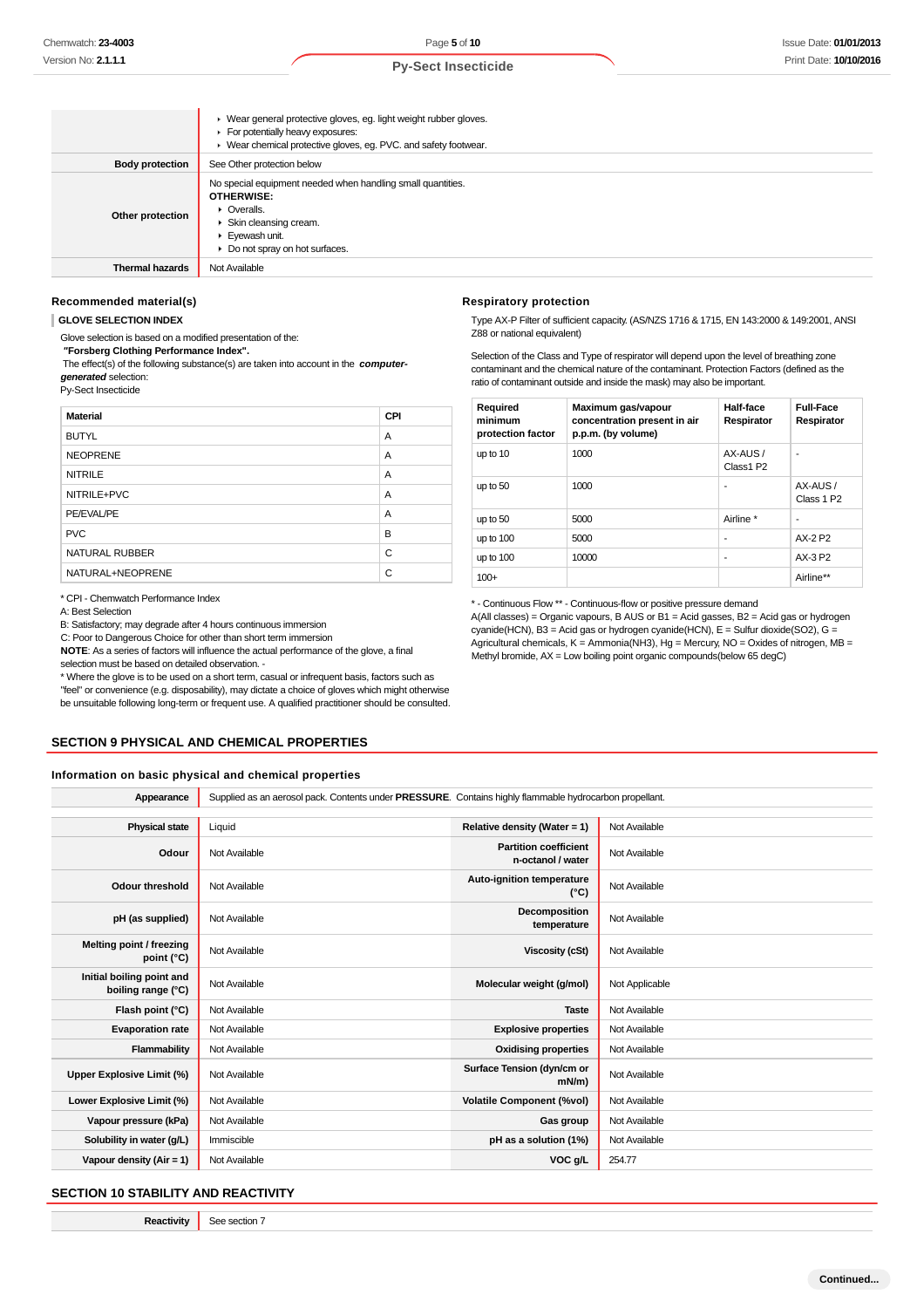| <b>Chemical stability</b>                  | Elevated temperatures.<br>Presence of open flame.<br>▶ Product is considered stable.<br>Hazardous polymerisation will not occur. |
|--------------------------------------------|----------------------------------------------------------------------------------------------------------------------------------|
| Possibility of hazardous<br>reactions      | See section 7                                                                                                                    |
| <b>Conditions to avoid</b>                 | See section 7                                                                                                                    |
| Incompatible materials                     | See section 7                                                                                                                    |
| <b>Hazardous decomposition</b><br>products | See section 5                                                                                                                    |

## **SECTION 11 TOXICOLOGICAL INFORMATION**

## **Information on toxicological effects**

| Inhaled             | Inhalation of high concentrations of gas/vapour causes lung irritation with coughing and nausea, central nervous depression with headache and dizziness,<br>slowing of reflexes, fatigue and inco-ordination.<br>WARNING: Intentional misuse by concentrating/inhaling contents may be lethal.                                                                                                                                                 |
|---------------------|------------------------------------------------------------------------------------------------------------------------------------------------------------------------------------------------------------------------------------------------------------------------------------------------------------------------------------------------------------------------------------------------------------------------------------------------|
| Ingestion           | Not normally a hazard due to physical form of product.<br>Considered an unlikely route of entry in commercial/industrial environments Ingestion may result in nausea, abdominal irritation, pain and vomiting                                                                                                                                                                                                                                  |
| <b>Skin Contact</b> | Repeated exposure may cause skin cracking, flaking or drying following normal handling and use.<br>Spray mist may produce discomfort<br>Open cuts, abraded or irritated skin should not be exposed to this material                                                                                                                                                                                                                            |
| Eye                 | The material may produce severe irritation to the eye causing pronounced inflammation. Repeated or prolonged exposure to irritants may produce<br>conjunctivitis.                                                                                                                                                                                                                                                                              |
| <b>Chronic</b>      | Principal routes of exposure are by accidental skin and eye contact and by inhalation of vapours especially at higher temperatures.<br>As with any chemical product, contact with unprotected bare skin; inhalation of vapour, mist or dust in work place atmosphere; or ingestion in any form, should be<br>avoided by observing good occupational work practice.<br><b>WARNING:</b> Aerosol containers may present pressure related hazards. |

|                        | <b>TOXICITY</b>                                           | <b>IRRITATION</b>                 |
|------------------------|-----------------------------------------------------------|-----------------------------------|
| Py-Sect Insecticide    | Not Available                                             | Not Available                     |
|                        | <b>TOXICITY</b>                                           | <b>IRRITATION</b>                 |
|                        | Dermal (rabbit) LD50: 17100 mg/kg <sup>[1]</sup>          | Eye (rabbit): 500 mg SEVERE       |
| ethanol                | Inhalation (rat) LC50: 64000 ppm/4hr <sup>[2]</sup>       | Eye (rabbit):100mg/24hr-moderate  |
|                        | Oral (rat) LD50: >1187-2769 mg/kg <sup>[1]</sup>          | Skin (rabbit):20 mg/24hr-moderate |
|                        |                                                           | Skin (rabbit):400 mg (open)-mild  |
|                        | <b>TOXICITY</b>                                           | <b>IRRITATION</b>                 |
|                        | dermal (rat) LD50: >7950 mg/kg <sup>[2]</sup>             | Nil reported                      |
| piperonyl butoxide     | Inhalation (rat) LC50: >5.9 mg/l/4hr[1]                   |                                   |
|                        | Oral (rat) LD50: 5630 mg/kg <sup>[1]</sup>                |                                   |
|                        | <b>TOXICITY</b>                                           | <b>IRRITATION</b>                 |
| pyrethrum              | dermal (rat) LD50: 1350 mg/kg <sup>[2]</sup>              | Nil reported                      |
|                        | Oral (rat) LD50: 200 mg/kg <sup>[2]</sup>                 |                                   |
|                        | <b>TOXICITY</b>                                           | <b>IRRITATION</b>                 |
|                        | Inhalation (mouse) LC50: >15.6-<17.9 mm/l/2hr>[1]         | Not Available                     |
|                        | Inhalation (mouse) LC50: >15.6-<17.9 mm/l/2hr>[1]         |                                   |
|                        | Inhalation (mouse) LC50: 410000 ppm/2hr <sup>[1]</sup>    |                                   |
|                        | Inhalation (mouse) LC50: 410000 ppm/2hr <sup>[1]</sup>    |                                   |
|                        | Inhalation (rat) LC50: >800000 ppm15 min <sup>[1]</sup>   |                                   |
|                        | Inhalation (rat) LC50: >800000 ppm15 min <sup>[1]</sup>   |                                   |
| hydrocarbon propellant | Inhalation (rat) LC50: 1354.944 mg/L15 min <sup>[1]</sup> |                                   |
|                        | Inhalation (rat) LC50: 1355 mg/l15 min <sup>[1]</sup>     |                                   |
|                        | Inhalation (rat) LC50: 1442.738 mg/L15 min <sup>[1]</sup> |                                   |
|                        | Inhalation (rat) LC50: 1442.738 mg/L15 min <sup>[1]</sup> |                                   |
|                        | Inhalation (rat) LC50: 1443 mg/l15 min <sup>[1]</sup>     |                                   |
|                        | Inhalation (rat) LC50: 1443 mg/l15 min <sup>[1]</sup>     |                                   |
|                        | Inhalation (rat) LC50: 570000 ppm15 min <sup>[1]</sup>    |                                   |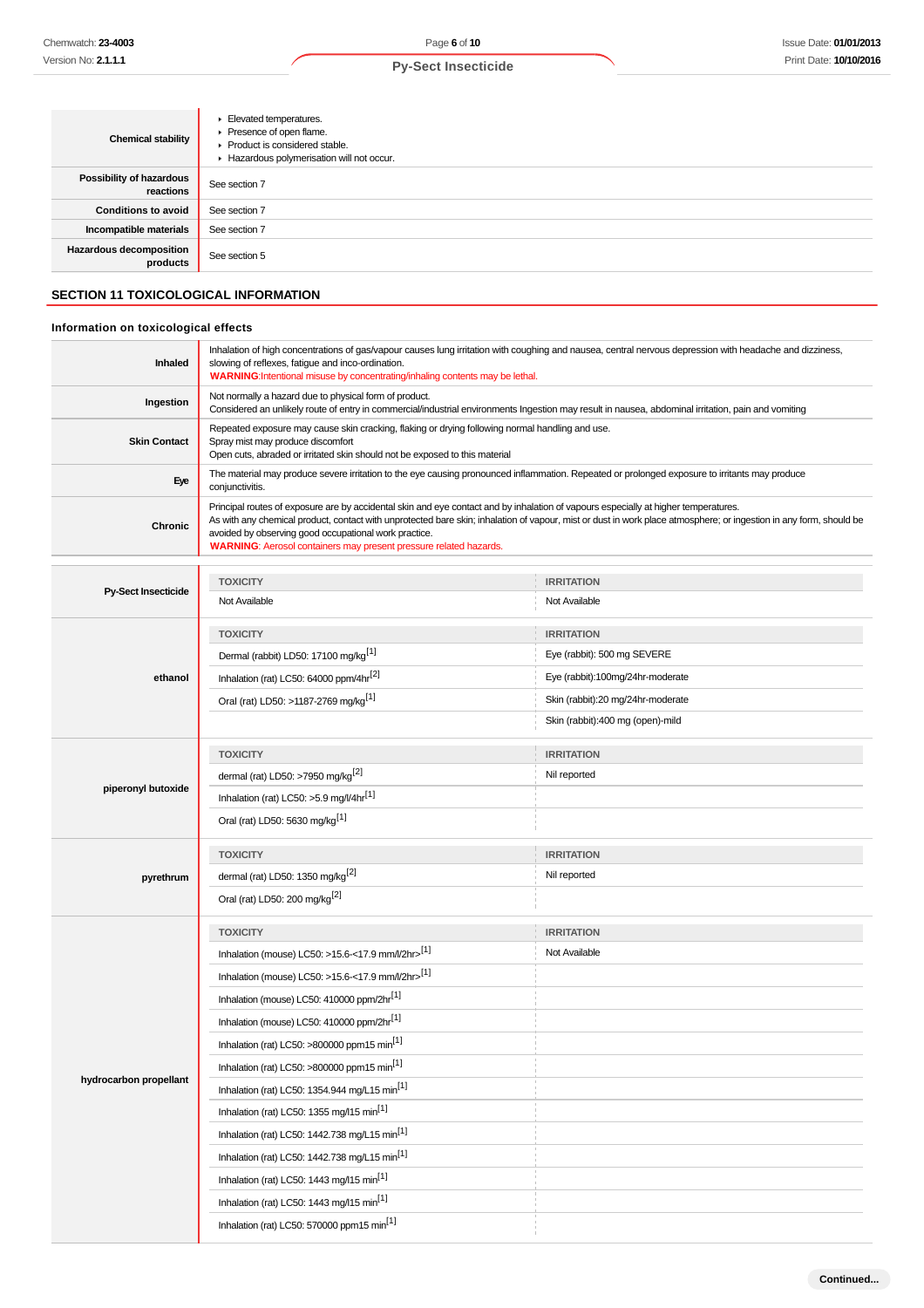| Legend:                                                           | 1. Value obtained from Europe ECHA Registered Substances - Acute toxicity 2.* Value obtained from manufacturer's SDS. Unless otherwise specified data<br>extracted from RTECS - Register of Toxic Effect of chemical Substances                                                                                                                                                                                                                                                                                                                                                                                                                                                                                                                                                                                      |                                 |                                                                                                                                                                    |
|-------------------------------------------------------------------|----------------------------------------------------------------------------------------------------------------------------------------------------------------------------------------------------------------------------------------------------------------------------------------------------------------------------------------------------------------------------------------------------------------------------------------------------------------------------------------------------------------------------------------------------------------------------------------------------------------------------------------------------------------------------------------------------------------------------------------------------------------------------------------------------------------------|---------------------------------|--------------------------------------------------------------------------------------------------------------------------------------------------------------------|
|                                                                   |                                                                                                                                                                                                                                                                                                                                                                                                                                                                                                                                                                                                                                                                                                                                                                                                                      |                                 |                                                                                                                                                                    |
| <b>ETHANOL</b>                                                    | The material may cause skin irritation after prolonged or repeated exposure and may produce on contact skin redness, swelling, the production of vesicles,<br>scaling and thickening of the skin.                                                                                                                                                                                                                                                                                                                                                                                                                                                                                                                                                                                                                    |                                 |                                                                                                                                                                    |
| PIPERONYL BUTOXIDE                                                | The substance is classified by IARC as Group 3:<br>NOT classifiable as to its carcinogenicity to humans.<br>Evidence of carcinogenicity may be inadequate or limited in animal testing.<br>Dermal (rabbit) LD50: >1880 mg/kg [Handbook of Toxicology] *Published value - probably not peer-reviewed ADI: 0.03 mg/kg                                                                                                                                                                                                                                                                                                                                                                                                                                                                                                  |                                 |                                                                                                                                                                    |
| <b>PYRETHRUM</b>                                                  | Pyrethrins have low to moderate acute toxicity when swallowed, inhaled and on skin contact.<br>They have a moderate irritant effect on the eye and skin (but do not sensitise the skin).<br>The toxic effects of pyrethrin include tremors, laboured breathing, hyperactivity, thyroid disturbances, and liver effects. Animal testing has found that pyrethrins<br>can cause tremors and convulsions before death and that pyrethrins are toxic to the axon.<br>In testing involving animals, pyrethrins have been found to cause reproductive toxicity at sufficient doses, as well as benign liver tumours. There is not enough<br>information to assess whether pyrethrins cause cancer in humans. There is evidence that pyrethrins are associated with disturbance of thyroid function.<br>ADI: 0.04 mg/kg/day |                                 |                                                                                                                                                                    |
| <b>HYDROCARBON</b><br><b>PROPELLANT</b>                           | inhalation of the gas                                                                                                                                                                                                                                                                                                                                                                                                                                                                                                                                                                                                                                                                                                                                                                                                |                                 |                                                                                                                                                                    |
| <b>PYRETHRUM &amp;</b><br><b>HYDROCARBON</b><br><b>PROPELLANT</b> | No significant acute toxicological data identified in literature search.                                                                                                                                                                                                                                                                                                                                                                                                                                                                                                                                                                                                                                                                                                                                             |                                 |                                                                                                                                                                    |
| <b>Acute Toxicity</b>                                             | 0                                                                                                                                                                                                                                                                                                                                                                                                                                                                                                                                                                                                                                                                                                                                                                                                                    | Carcinogenicity                 | $\circledcirc$                                                                                                                                                     |
| <b>Skin Irritation/Corrosion</b>                                  | 0                                                                                                                                                                                                                                                                                                                                                                                                                                                                                                                                                                                                                                                                                                                                                                                                                    | Reproductivity                  | $\circ$                                                                                                                                                            |
| <b>Serious Eye</b><br>Damage/Irritation                           | ✔                                                                                                                                                                                                                                                                                                                                                                                                                                                                                                                                                                                                                                                                                                                                                                                                                    | <b>STOT - Single Exposure</b>   | ✔                                                                                                                                                                  |
| <b>Respiratory or Skin</b><br>sensitisation                       | ⊚                                                                                                                                                                                                                                                                                                                                                                                                                                                                                                                                                                                                                                                                                                                                                                                                                    | <b>STOT - Repeated Exposure</b> | $\odot$                                                                                                                                                            |
| <b>Mutagenicity</b>                                               | ∾                                                                                                                                                                                                                                                                                                                                                                                                                                                                                                                                                                                                                                                                                                                                                                                                                    | <b>Aspiration Hazard</b>        | $\odot$                                                                                                                                                            |
|                                                                   |                                                                                                                                                                                                                                                                                                                                                                                                                                                                                                                                                                                                                                                                                                                                                                                                                      | Legend:                         | $\blacktriangleright$ - Data available but does not fill the criteria for classification<br>$\blacktriangleright$ - Data required to make classification available |

– Data Not Available to make classification

## **SECTION 12 ECOLOGICAL INFORMATION**

**Toxicity**

| Ingredient             | Endpoint    | <b>Test Duration (hr)</b> | <b>Species</b>                                                                                                                                  | Value         | Source |
|------------------------|-------------|---------------------------|-------------------------------------------------------------------------------------------------------------------------------------------------|---------------|--------|
| ethanol                | <b>LC50</b> | 96                        | Fish                                                                                                                                            | 42mg/L        | 4      |
| ethanol                | EC50        | 48                        | Crustacea                                                                                                                                       | 2mg/L         | 4      |
| ethanol                | EC50        | 72                        | Algae or other aquatic plants                                                                                                                   | 275mg/L       | 2      |
| ethanol                | <b>EC50</b> | 24                        | Algae or other aquatic plants                                                                                                                   | 0.0129024mq/L | 4      |
| ethanol                | <b>NOEC</b> | 2016                      | Fish                                                                                                                                            | 0.000375mg/L  | 4      |
| piperonyl butoxide     | <b>LC50</b> | 96                        | Fish                                                                                                                                            | 0.0024mg/L    | 4      |
| piperonyl butoxide     | <b>EC50</b> | 48                        | Crustacea                                                                                                                                       | $0.1$ mg/L    | 4      |
| piperonyl butoxide     | <b>EC50</b> | 72                        | Algae or other aquatic plants                                                                                                                   | $0.85$ mg/L   | 2      |
| piperonyl butoxide     | <b>EC50</b> | 96                        | Crustacea                                                                                                                                       | $0.23$ mg/L   | 2      |
| piperonyl butoxide     | <b>NOEC</b> | 48                        | Crustacea                                                                                                                                       | $0.01$ mg/L   | 4      |
| pyrethrum              | <b>LC50</b> | 96                        | Fish                                                                                                                                            | 0.0032mg/L    | 4      |
| pyrethrum              | <b>EC50</b> | 48                        | Crustacea                                                                                                                                       | 0.0067mg/L    | 4      |
| pyrethrum              | <b>EC50</b> | 48                        | Crustacea                                                                                                                                       | 0.0116mg/L    | 4      |
| hydrocarbon propellant | LC50        | 96                        | Fish                                                                                                                                            | 24.11mg/L     | 2      |
| hydrocarbon propellant | <b>EC50</b> | 96                        | Algae or other aquatic plants                                                                                                                   | 7.71mg/L      | 2      |
| hydrocarbon propellant | EC50        | 96                        | Algae or other aquatic plants                                                                                                                   | 8.57mg/L      | 2      |
| hydrocarbon propellant | LC50        | 96                        | Fish                                                                                                                                            | 24.11mg/L     | 2      |
| hydrocarbon propellant | <b>EC50</b> | 96                        | Algae or other aquatic plants                                                                                                                   | 7.71mg/L      | 2      |
| hydrocarbon propellant | EC50        | 96                        | Algae or other aquatic plants                                                                                                                   | 8.57mg/L      | 2      |
|                        |             |                           | Extracted from 1 ILICUD Toxicity Data 2, Europe ECHA Posiptered Substances Ecotoxicological Information Aquatio Toxicity 2, EDUMIN Suite 1/2:42 |               |        |

**Legend:**

Extracted from 1. IUCLID Toxicity Data 2. Europe ECHA Registered Substances - Ecotoxicological Information - Aquatic Toxicity 3. EPIWIN Suite V3.12 - Aquatic Toxicity Data (Estimated) 4. US EPA, Ecotox database - Aquatic Toxicity Data 5. ECETOC Aquatic Hazard Assessment Data 6. NITE (Japan) - Bioconcentration Data 7. METI (Japan) - Bioconcentration Data 8. Vendor Data

Very toxic to aquatic organisms, may cause long-term adverse effects in the aquatic environment. **DO NOT** discharge into sewer or waterways.

## **Persistence and degradability**

| Ingredient         | Persistence: Water/Soil       | Persistence: Air              |  |
|--------------------|-------------------------------|-------------------------------|--|
| ethanol            | LOW (Half-life $= 2.17$ days) | LOW (Half-life = $5.08$ days) |  |
| piperonyl butoxide | HIGH                          | <b>HIGH</b>                   |  |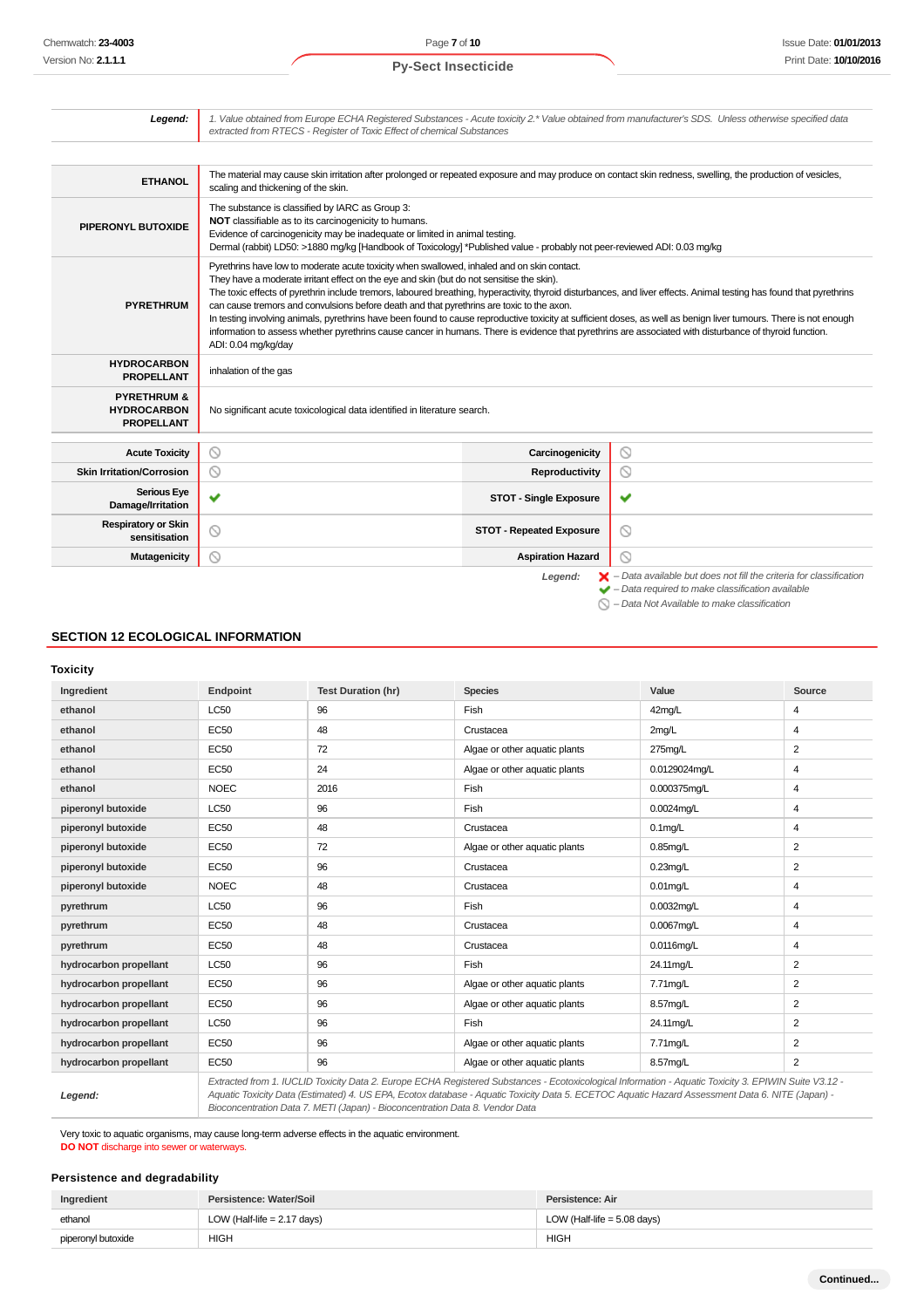## **Bioaccumulative potential**

| Ingredient         | <b>Bioaccumulation</b>  |
|--------------------|-------------------------|
| ethanol            | LOW (LogKOW = $-0.31$ ) |
| piperonyl butoxide | $HIGH (LogKOW = 4.75)$  |
|                    |                         |

## **Mobility in soil**

| Ingredient         | <b>Mobility</b>      |
|--------------------|----------------------|
| ethanol            | $HIGH (KOC = 1)$     |
| piperonyl butoxide | LOW (KOC = $69.74$ ) |

## **SECTION 13 DISPOSAL CONSIDERATIONS**

## **Waste treatment methods**

| <b>Product / Packaging</b><br>disposal |
|----------------------------------------|

## **SECTION 14 TRANSPORT INFORMATION**

| <b>Labels Required</b>          |                                                                                                  |                                               |  |
|---------------------------------|--------------------------------------------------------------------------------------------------|-----------------------------------------------|--|
|                                 |                                                                                                  |                                               |  |
| <b>Marine Pollutant</b>         |                                                                                                  |                                               |  |
| <b>HAZCHEM</b>                  | Not Applicable                                                                                   |                                               |  |
| Land transport (ADG)            |                                                                                                  |                                               |  |
| <b>UN number</b>                | 1950                                                                                             |                                               |  |
| UN proper shipping name         | <b>AEROSOLS</b>                                                                                  |                                               |  |
| Transport hazard class(es)      | 2.1<br>Class<br>Not Applicable<br>Subrisk                                                        |                                               |  |
| Packing group                   | Not Applicable                                                                                   |                                               |  |
| <b>Environmental hazard</b>     | Not Applicable                                                                                   |                                               |  |
| Special precautions for user    | 63 190 277 327 344<br>Special provisions<br>Limited quantity<br>1000ml                           |                                               |  |
| Air transport (ICAO-IATA / DGR) |                                                                                                  |                                               |  |
| <b>UN number</b>                | 1950                                                                                             |                                               |  |
| UN proper shipping name         | Aerosols, flammable; Aerosols, flammable (engine starting fluid)                                 |                                               |  |
| Transport hazard class(es)      | <b>ICAO/IATA Class</b><br>2.1<br>ICAO / IATA Subrisk<br>Not Applicable<br><b>ERG Code</b><br>10L |                                               |  |
| Packing group                   | Not Applicable                                                                                   |                                               |  |
| <b>Environmental hazard</b>     | Not Applicable                                                                                   |                                               |  |
| Special precautions for user    | Special provisions<br>Cargo Only Packing Instructions<br>Cargo Only Maximum Qty / Pack           | A145A167A802; A1A145A167A802<br>203<br>150 kg |  |
|                                 | Passenger and Cargo Packing Instructions                                                         | 203; Forbidden                                |  |
|                                 | Passenger and Cargo Maximum Qty / Pack                                                           | 75 kg; Forbidden                              |  |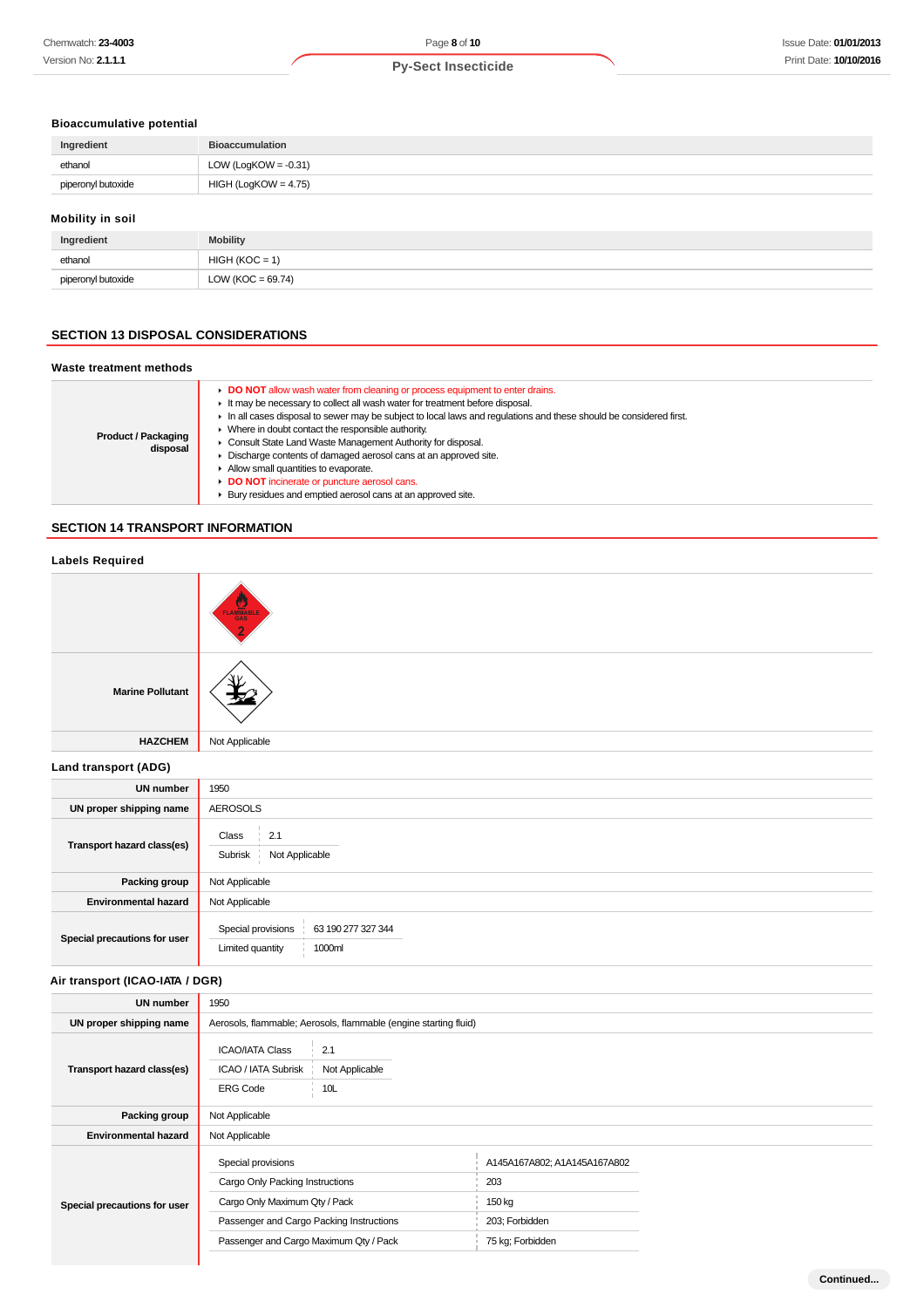| Passenger and Cargo Limited Quantity Packing Instructions | Y203: Forbidden    |
|-----------------------------------------------------------|--------------------|
| Passenger and Cargo Limited Maximum Qty / Pack            | 30 kg G; Forbidden |

**Sea transport (IMDG-Code / GGVSee)**

| <b>UN number</b>             | 1950                                                                                                                   |
|------------------------------|------------------------------------------------------------------------------------------------------------------------|
| UN proper shipping name      | <b>AEROSOLS</b>                                                                                                        |
| Transport hazard class(es)   | <b>IMDG Class</b><br>2.1<br><b>IMDG Subrisk</b><br>Not Applicable                                                      |
| Packing group                | Not Applicable                                                                                                         |
| <b>Environmental hazard</b>  | <b>Marine Pollutant</b>                                                                                                |
| Special precautions for user | $F-D, S-U$<br><b>EMS Number</b><br>Special provisions<br>63 190 277 327 344 959<br>1000ml<br><b>Limited Quantities</b> |

#### **Transport in bulk according to Annex II of MARPOL and the IBC code**

Not Applicable

## **SECTION 15 REGULATORY INFORMATION**

#### **Safety, health and environmental regulations / legislation specific for the substance or mixture**

| ETHANOL(64-17-5) IS FOUND ON THE FOLLOWING REGULATORY LISTS                    |                                                                                                  |  |  |  |
|--------------------------------------------------------------------------------|--------------------------------------------------------------------------------------------------|--|--|--|
| Australia Exposure Standards                                                   | Australia Inventory of Chemical Substances (AICS)                                                |  |  |  |
| Australia Hazardous Substances Information System - Consolidated Lists         |                                                                                                  |  |  |  |
| PIPERONYL BUTOXIDE(51-03-6) IS FOUND ON THE FOLLOWING REGULATORY LISTS         |                                                                                                  |  |  |  |
| Australia Hazardous Substances Information System - Consolidated Lists         | International Agency for Research on Cancer (IARC) - Agents Classified by the IARC               |  |  |  |
| Australia Inventory of Chemical Substances (AICS)                              | Monographs                                                                                       |  |  |  |
| PYRETHRUM(8003-34-7) IS FOUND ON THE FOLLOWING REGULATORY LISTS                |                                                                                                  |  |  |  |
| Australia Exposure Standards                                                   | Australia Inventory of Chemical Substances (AICS)                                                |  |  |  |
| Australia Hazardous Substances Information System - Consolidated Lists         | International Agency for Research on Cancer (IARC) - Agents Classified by the IARC<br>Monographs |  |  |  |
| HYDROCARBON PROPELLANT(68476-85-7.) IS FOUND ON THE FOLLOWING REGULATORY LISTS |                                                                                                  |  |  |  |
| Australia Exposure Standards                                                   | Australia Inventory of Chemical Substances (AICS)                                                |  |  |  |

Australia Hazardous Substances Information System - Consolidated Lists

bry of Chemical Substances (AICS) International Air Transport Association (IATA) Dangerous Goods Regulations - Prohibited List Passenger and Cargo Aircraft

| <b>National Inventory</b>               | <b>Status</b>                                                                                                                                                                                |
|-----------------------------------------|----------------------------------------------------------------------------------------------------------------------------------------------------------------------------------------------|
| Australia - AICS                        | Y                                                                                                                                                                                            |
| Canada - DSL                            | Y                                                                                                                                                                                            |
| Canada - NDSL                           | N (pyrethrum; piperonyl butoxide; ethanol; hydrocarbon propellant)                                                                                                                           |
| China - IECSC                           | N (piperonyl butoxide)                                                                                                                                                                       |
| Europe - EINEC / ELINCS /<br><b>NLP</b> | Y                                                                                                                                                                                            |
| Japan - ENCS                            | N (pyrethrum)                                                                                                                                                                                |
| Korea - KECI                            | Y                                                                                                                                                                                            |
| New Zealand - NZIoC                     | Y                                                                                                                                                                                            |
| Philippines - PICCS                     | Y                                                                                                                                                                                            |
| USA - TSCA                              | N (pyrethrum)                                                                                                                                                                                |
| Legend:                                 | $Y = All$ ingredients are on the inventory<br>$N = Not$ determined or one or more ingredients are not on the inventory and are not exempt from listing(see specific ingredients in brackets) |

#### **SECTION 16 OTHER INFORMATION**

#### **Other information**

#### **Ingredients with multiple cas numbers**

| Name                         | AS No       |
|------------------------------|-------------|
| nin<br>arbon propellant<br>. | 68476-86-8. |
|                              |             |

Classification of the preparation and its individual components has drawn on official and authoritative sources as well as independent review by the Chemwatch Classification committee using available literature references.

A list of reference resources used to assist the committee may be found at: www.chemwatch.net

The SDS is a Hazard Communication tool and should be used to assist in the Risk Assessment. Many factors determine whether the reported Hazards are Risks in the workplace or other